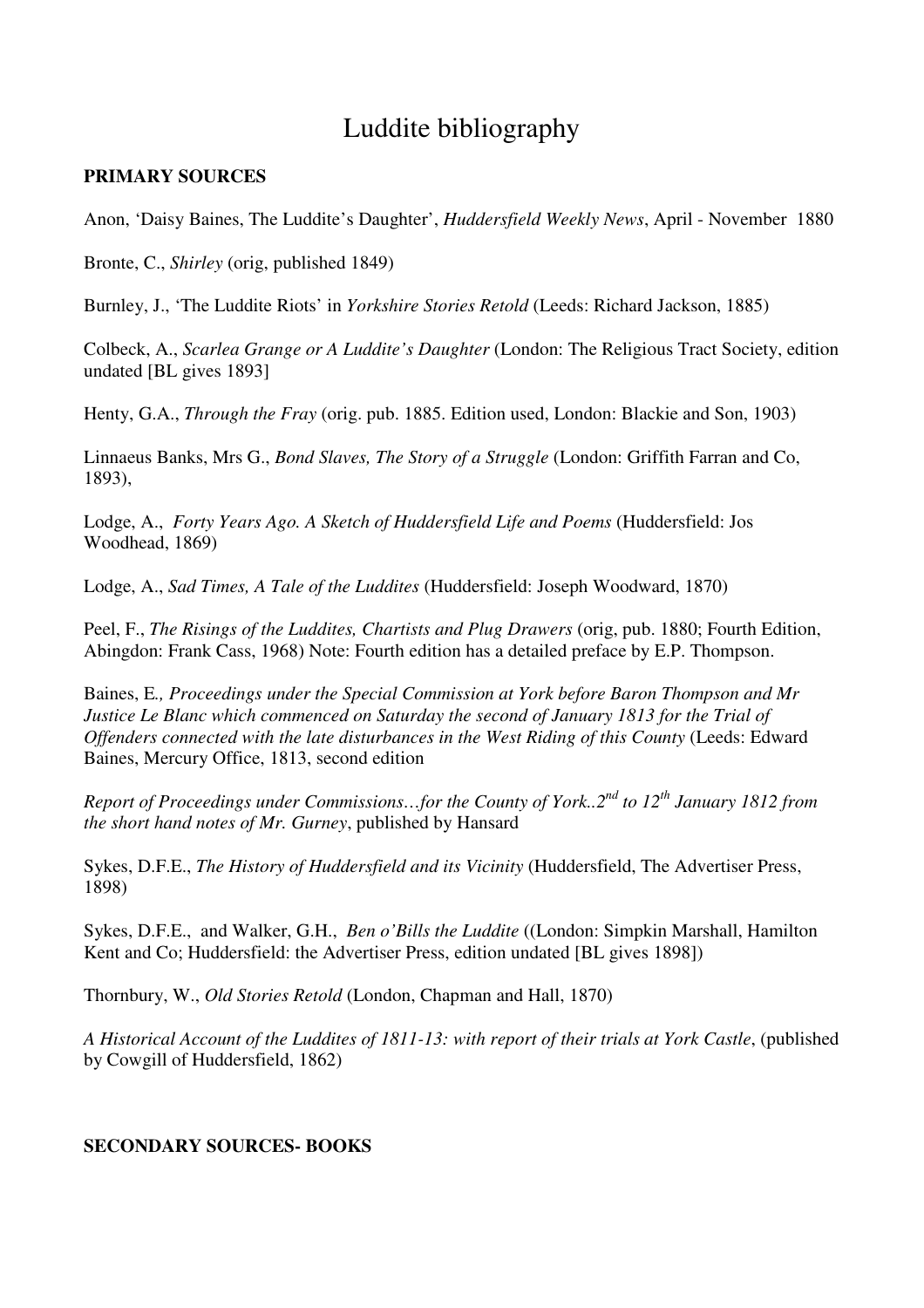Bailey, B., *The Luddite Rebellion* (Stroud: Sutton, 1998)

Binfield, K., *Writings of the Luddites* (Baltimore: Johns Hopkins University Press, 2004)

Brooke, A., and Kipling, L., *Liberty or Death* (Huddersfield: Workers' History Publications, 1993)

Darvall, F.O., *Popular Disturbances and Public Order in Regency England Being an Account of the Luddite and Other Disorders in England During the Years 1811-1817 and of the Attitude and Activity of the Authorities* (Oxford: Oxford University Press, 1934)

Dinwiddy, J.R., *From Luddism to the First Reform Bill* (Oxford: Blackwell, 1986)

Eagleton, T., *Myths of Power: A Marxist Study of the Brontes* (Basingstoke: Macmillan, 1988),

Hargreaves, J.A., 'A Metropolis of Dissent' in E.A. Hilary Haigh (ed), *Huddersfield: A Most Handsome Town* (Huddersfield: Kirklees Cultural Services, 1992)

Hammond, J.J. and B., *The Skilled Labourer, 1760-1832* (London: Longmans Green and Co, 1919)

Jones, S.E., *Against Technology – from the Luddites to Neo-Luddism* (New York, Routledge, 2006

Randall, A., *Before the Luddites: custom, community and machinery in the English woollen industry, 1776-1809* (Cambridge: Cambridge University Press, 1991)

Reid, R., *Land of Lost Content* (London: Heinemann, 1986)

Royle, E., *Revolutionary Britannia?* (Manchester: Manchester University Press, 2000).

Thompson, E.P., *Making of the English Working Class* (edition used here, New York: Vintage, 1966)

Thomis, M.I., *The Luddites: Machine-Breaking in Regency England* (Newton Abbot: David and Charles, 1970)

## **SECONDARY SOURCES – ARTICLES**

Dinwiddy, J., 'Luddism and politics in the northern counties', *Social History*, Vol 4 (1979) pp.33-63

Hargreaves, J.A., 'Methodism and Luddism in Yorkshire, 1812-1813', *Northern History*, 26 (1990), pp.160-185

Hiltner, K., '*Shirley* and the Luddites', *Bronte Studies*, 33, July 2008, pp.148-158

Hudson, Pat. (1981), 'Proto-industrialisation: the case of the West Riding wool textile industry.', *History Workshop Journal* 12, pp. 34-61

Pearce, C., 'The Local Historian as Activist' [i.e. D.F.E. Sykes] , *Huddersfield Local History Society Journal*, 11, (Winter 2000/2001), npn